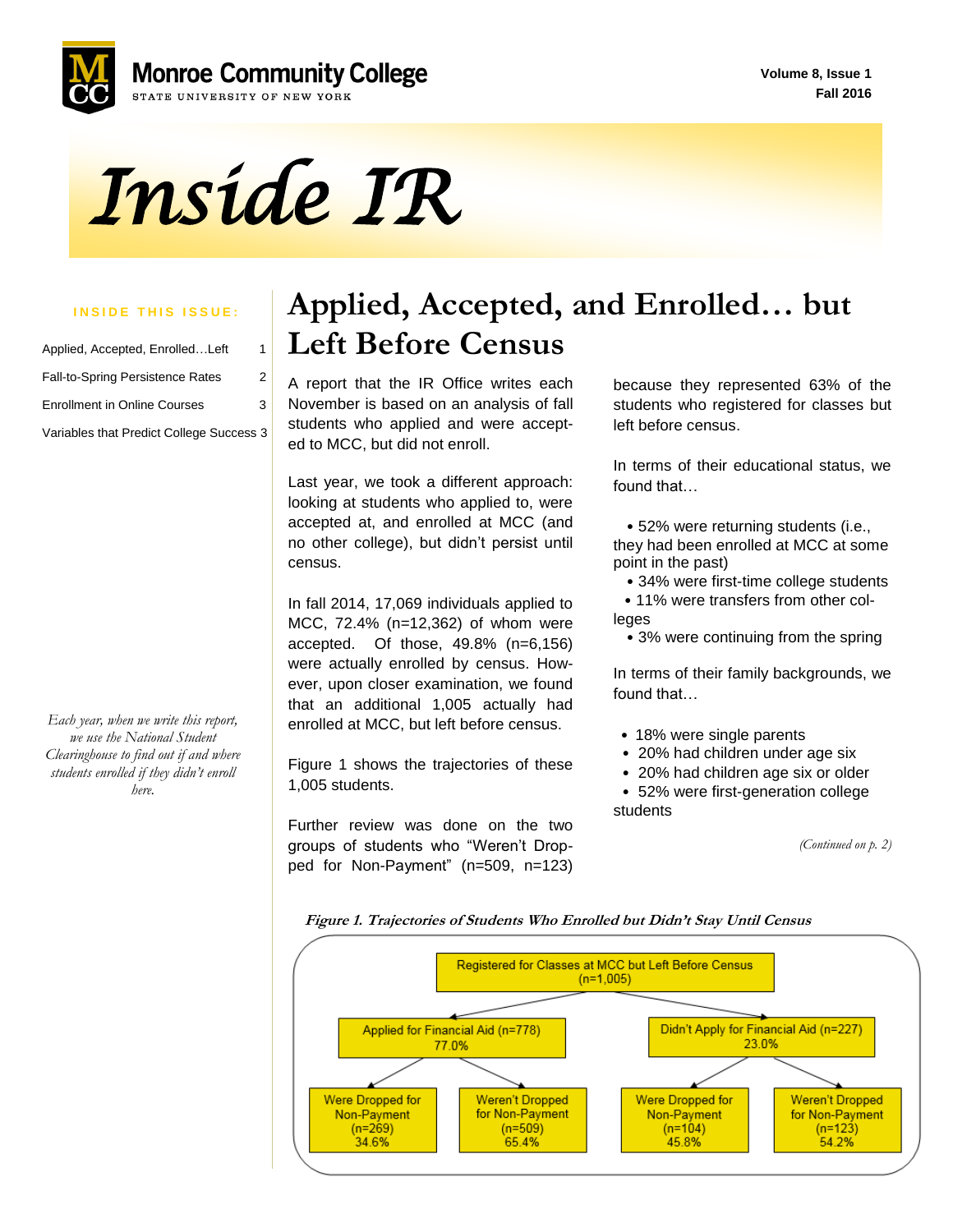*The Budget Resource Committee ("BRC") was designed to guide resource allocation at MCC.*

*The IR Office has created a new database on fall-to-spring retention. One of our goals in doing so is to find trends prior to the fall-to-fall retention calculations.*

### Applied, Accepted, and Enrolled (continued)

Among the (n=128) students with children under age six…

- 22 were dropped for non-attendance
- 109 dropped their courses before the start of the semester

 • 30 dropped their courses after the start of the semester.

Among the (n=124) students with children age six or older…

• 19 were dropped for non-attendance

 • 107 dropped their courses prior to the start of the semester

 • 25 dropped their courses after the start of the semester.

We also conducted analyses designed to look at these students'…

- registration for online courses • previous enrollment at MCC and cumulative GPA when they left
	- educational goals

l

• employment plans

The full report was presented to the 2015-16 Budget Resource Committee.

#### **Fall-to-Spring Persistence Rates**

The [Fall 2013 issue of](http://www.monroecc.edu/depts/research/documents/Fall2013Newsletter_000.pdf) *Inside IR* was dedicated to fall-to-fall retention. You can see more recent fall-to-fall retention reports, by several demographic characteristics, using the [link](http://www.monroecc.edu/depts/research/staffonly/retentionreports.htm) to iDashboards on the IR website.

Recently, the IR Office created a similar database for fall-to-spring persistence that we will be using for ad hoc reports and to create another dashboard. This new key performance indicator may

show trends prior to the fall-to-fall retention calculation.

Table 1 illustrates some initial fall-tospring retention trends. Note that, when computing the retention rates, we excluded students who graduated or were nonmatriculated in fall. This creates the cohort of "potential to return."

In a future issue of *Inside IR*, we'll show more detailed fall-to-spring persistence

|                  | <b>Fall Cohort</b>         |                                      |                            | <b>First Time to MCC</b>             |
|------------------|----------------------------|--------------------------------------|----------------------------|--------------------------------------|
| <b>Fall Term</b> | <b>Persistence</b><br>Rate | <b>Potential to</b><br><b>Return</b> | <b>Persistence</b><br>Rate | <b>Potential to</b><br><b>Return</b> |
| 2012             | 79.2%                      | 14,797                               | 81.2%                      | 4,996                                |
| 2013             | 79.8%                      | 14,052                               | 82.7%                      | 4,715                                |
| 2014             | 77.5%                      | 13,088                               | 79.7%                      | 4,403                                |
| 2015             | 76.4%                      | 12,539                               | 79.0%                      | 4,289                                |

 $T_{\rm{eff}}$   $T_{\rm{eff}}$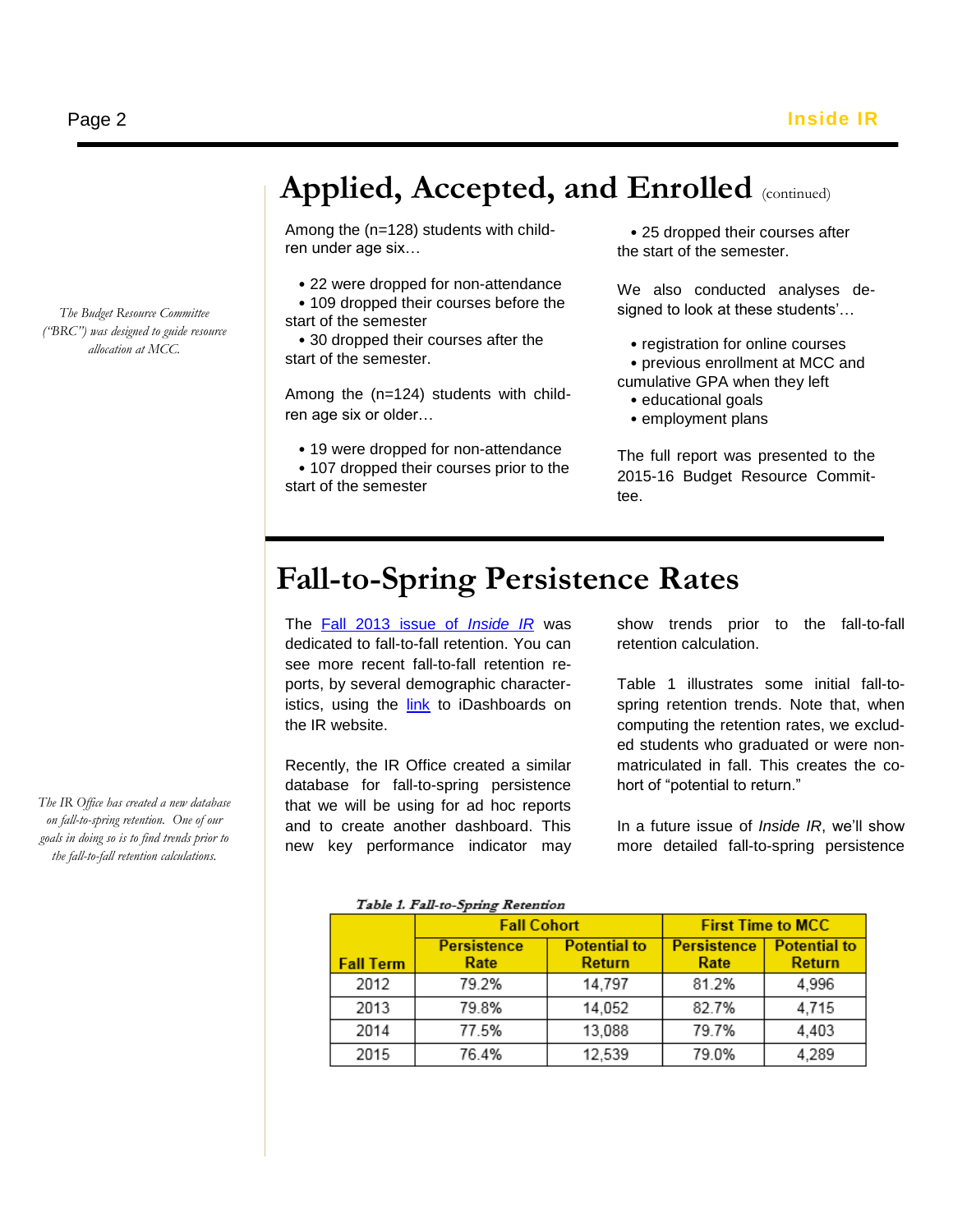# **Enrollment in Online Courses**

Online courses have changed from being called SUNY Learning Network ("SLN") called SUNY Learning Network ("SLN") increase in enrolli<br>courses to Open SUNY courses. The at MCC, as showi change stemmed from SUNY's effort to change stemmed from SUNY's effort to<br>appeal to prospective students across New York State to earn a [degree com](http://navigator.suny.edu/)[pletely online](http://navigator.suny.edu/) by choosing from courses across all SUNY campuses.

Another change involves the steady increase in enrollment in online courses at MCC, as shown in Figure 3. As illustrated, enrollment has been increasing across all terms, with the fastest growth taking place during summer and intersession. The greatest enrollment is in spring.



**Figure 3. Enrollment in Online Courses at MCC by Term Type** †

## **Variables that Predict College Success**

In March 2012, the IR Office conducted analyses on the socioeconomic variables that predict success, defined as graduation or transfer to a four-year college. We looked at incoming first time students (not transfers) from fall 2006 through spring 2008.

One of the key findings was that students who hadn't taken remedial courses (excluding ESL) were twice as likely to succeed as those who had taken remedial

courses. Students' first generation status also predicted their success.

Recently, we revisited the study and modified it by…

 • adding data on first-time students from fall 2008 through spring 2012

 • utilizing an academic risk variable that tags students as being zero, one, or two levels below college readiness